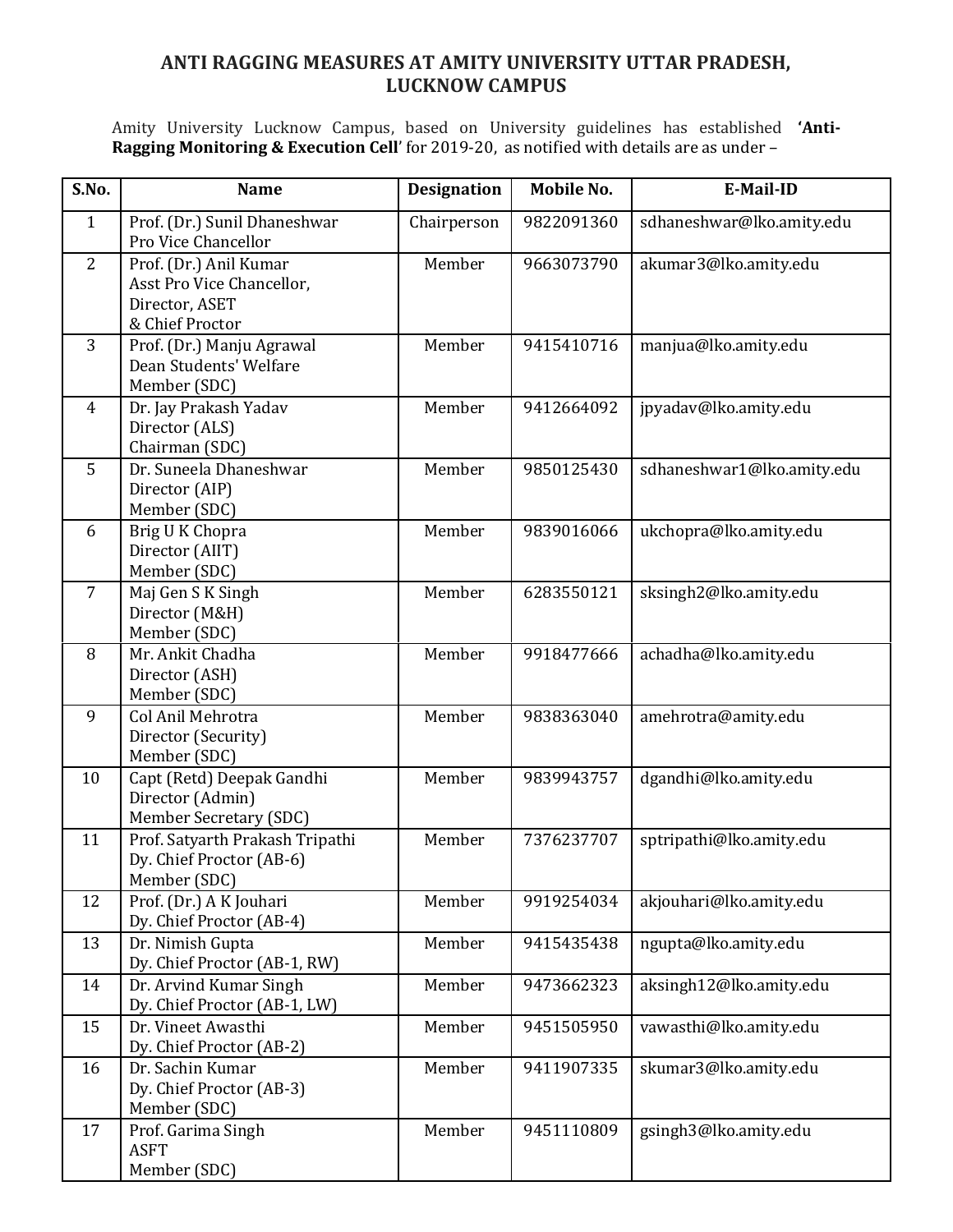| 18 | Dr. Arun Bhadauria<br>Proctor (AB-1, RW)        | Member | 7379198610 | abhadauria@amity.edu    |
|----|-------------------------------------------------|--------|------------|-------------------------|
| 19 | Mr. Shailendra Singh Rana<br>Proctor (AB-1, LW) | Member | 9917337689 | ssrana@lko.amity.edu    |
| 20 | Mr. Abhishek Kumar<br>Proctor (AB-2)            | Member | 9452853335 | akumar2@lko.amity.edu   |
| 21 | Dr. Kamlesh K. Singh<br>Proctor (AB-3)          | Member | 9451397255 | kksingh@lko.amity.edu   |
| 22 | Mr. Vivek Verma<br>Proctor (AB-4)               | Member | 9792855701 | vverma@lko.amity.edu    |
| 23 | Dr. Satendra Kumar Mishra<br>Proctor (AB-6)     | Member | 9307041344 | skmishra2@lko.amity.edu |

A comprehensive **Anti-Ragging plan** for the students as per the Guidelines given in the **"Regulations/Directives for Banning Ragging and Anti-Ragging Measures"** have been formulated.

Some of the important measures are –

- 1. **All students are to wear the Amity ID card around their neck at all times while in the campus**.
- 2. **Anti-Ragging Patrols 24 x 7**: A 24x7 Anti Ragging Patrol Team works under the supervision of Chief Proctor, the duties are assigned on shift-wise roaster, comprising of Faculty from Proctorial Board, Marshals and Security Personnel (at University level).
- 3. Each Institution has its own "Anti-Ragging Committee" headed by the Head of Institution which comprises of Proctors, selected faculty members, parents, students from the fresher's category as well as seniors and selected non-teaching staff. This Committee is fully responsible to ensure that no incidence of ragging takes place and will also monitor and ensure that the instructions of these regulations are followed fully at all the times. The Committee will also maintain alert vigil at all the times and ensure that the Anti-Ragging Squads of the Institutions carry out their functions properly.
- 4. **All students & their parents submit Anti Ragging Affidavits**, available on Amizone.
- 5 A separate **roaster of Proctors and Security Staff in consultation with Director (Security)** is constituted for surprise checks at various locations. The report in the prescribed format is duly submitted by the concerned Proctors and is monitored by the Chief Proctor.
- 6. **All senior students** who are residents of the hostels are strictly advised by their respective Heads of Institutions & Director Hostels to strictly adhere to the **Hostel Rules and Regulations** particularly relating to:
- $\lozenge$  Non-consumption of narcotic, alcoholic beverages and gambling in the Hostel
- $\hat{\mathbf{v}}$  The hostelites are expected to be back in the campus by 8:00 PM. Disciplinary action will be initiated against late comers who are found outside the campus after 8:00 PM.
- $\triangleleft$  All day scholars must leave the Campus by 5.25 PM. Disciplinary action will be initiated against the day scholars who are found in the campus after 5.25 pm.
	- 7. A 24 x 7 **Control Room** is set up at **AB-1 Block, Ground Floor** to monitor and take necessary action to check any kind of Ragging on the campus under the direct supervision of the duty Proctor.